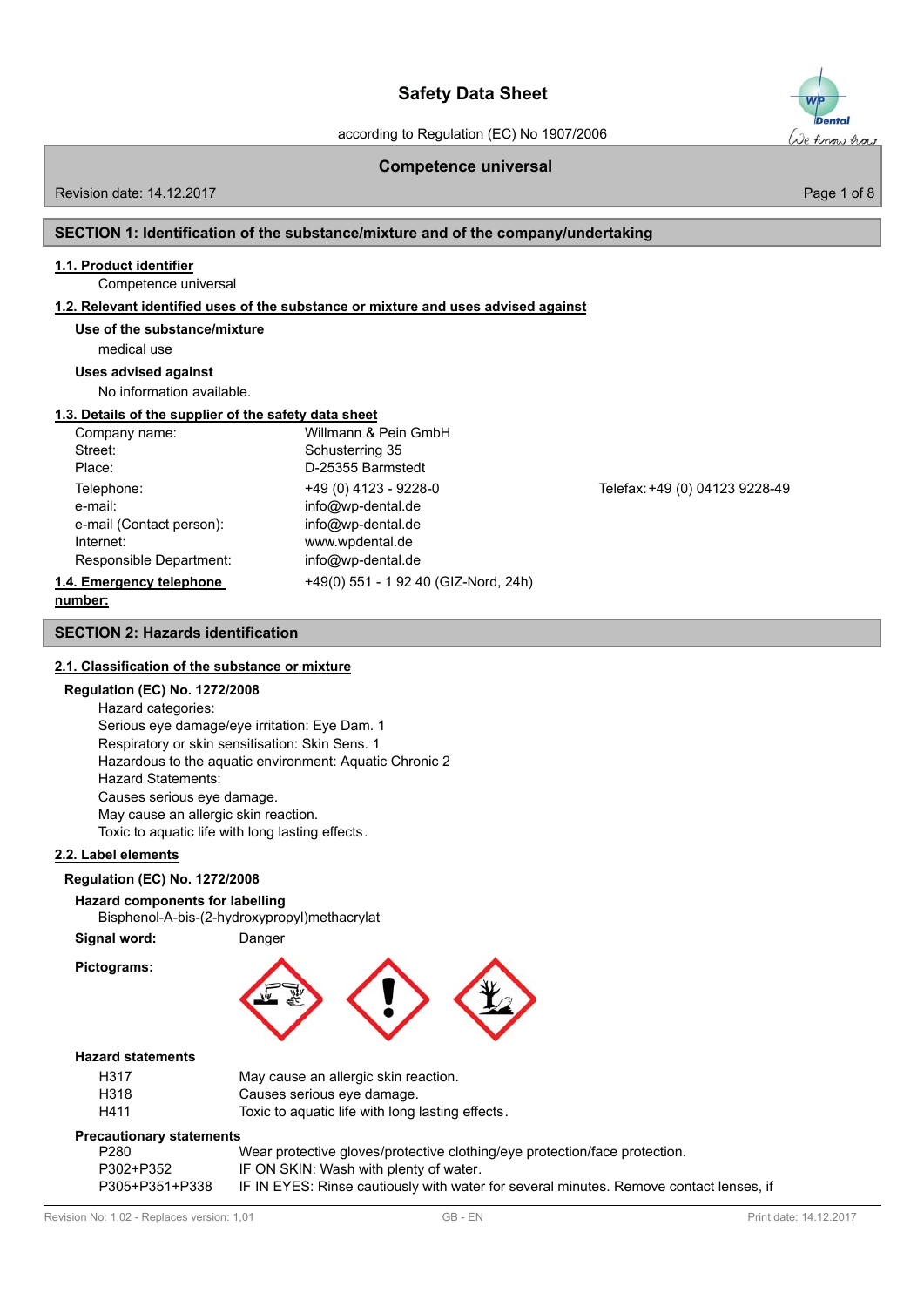

according to Regulation (EC) No 1907/2006

#### **Competence universal**

| Revision date: 14.12.2017 |                                                                  | Page 2 of 8 |
|---------------------------|------------------------------------------------------------------|-------------|
|                           | present and easy to do. Continue rinsing.                        |             |
| P310                      | Immediately call a POISON CENTER/doctor.                         |             |
| P333+P313                 | If skin irritation or rash occurs: Get medical advice/attention. |             |
| P362+P364                 | Take off contaminated clothing and wash it before reuse.         |             |
| P <sub>501</sub>          | Dispose of waste according to applicable legislation.            |             |
|                           |                                                                  |             |

#### 2.3. Other hazards

No information available.

### **SECTION 3: Composition/information on ingredients**

## 3.2. Mixtures

#### **Hazardous components**

| <b>CAS No</b> | l Chemical name                                                                |          |           | Quantity   |
|---------------|--------------------------------------------------------------------------------|----------|-----------|------------|
|               | IEC No                                                                         | Index No | IREACH No |            |
|               | Classification according to Regulation (EC) No. 1272/2008 [CLP]                |          |           |            |
| 1565-94-2     | Bisphenol-A-bis-(2-hydroxypropyl)methacrylat                                   |          |           | $5 - 10$ % |
|               |                                                                                |          |           |            |
|               | Acute Tox. 4, Eye Dam. 1, Skin Sens. 1, Aquatic Chronic 1; H302 H318 H317 H410 |          |           |            |

Full text of H and EUH statements: see section 16.

#### **Further Information**

No information available.

#### **SECTION 4: First aid measures**

#### 4.1. Description of first aid measures

#### **General information**

Change contaminated, saturated clothing. In case of accident or unwellness, seek medical advice immediately (show directions for use or safety data sheet if possible).

#### **After inhalation**

Remove person to fresh air and keep comfortable for breathing. If breathing is irregular or stopped, administer artificial respiration.

Seek medical advice immediately.

#### After contact with skin

After contact with skin, wash immediately with plenty of water and soap. Seek medical advice immediately.

#### After contact with eyes

In case of contact with eyes flush immediately with plenty of flowing water for 10 to 15 minutes holding eyelids apart and consult an ophthalmologist.

#### **After ingestion**

Rinse mouth immediately and drink plenty of water. Call a physician immediately. Do NOT induce vomiting.

#### 4.2. Most important symptoms and effects, both acute and delayed

No information available.

#### 4.3. Indication of any immediate medical attention and special treatment needed

First Aid, decontamination, treatment of symptoms.

## **SECTION 5: Firefighting measures**

## 5.1. Extinguishing media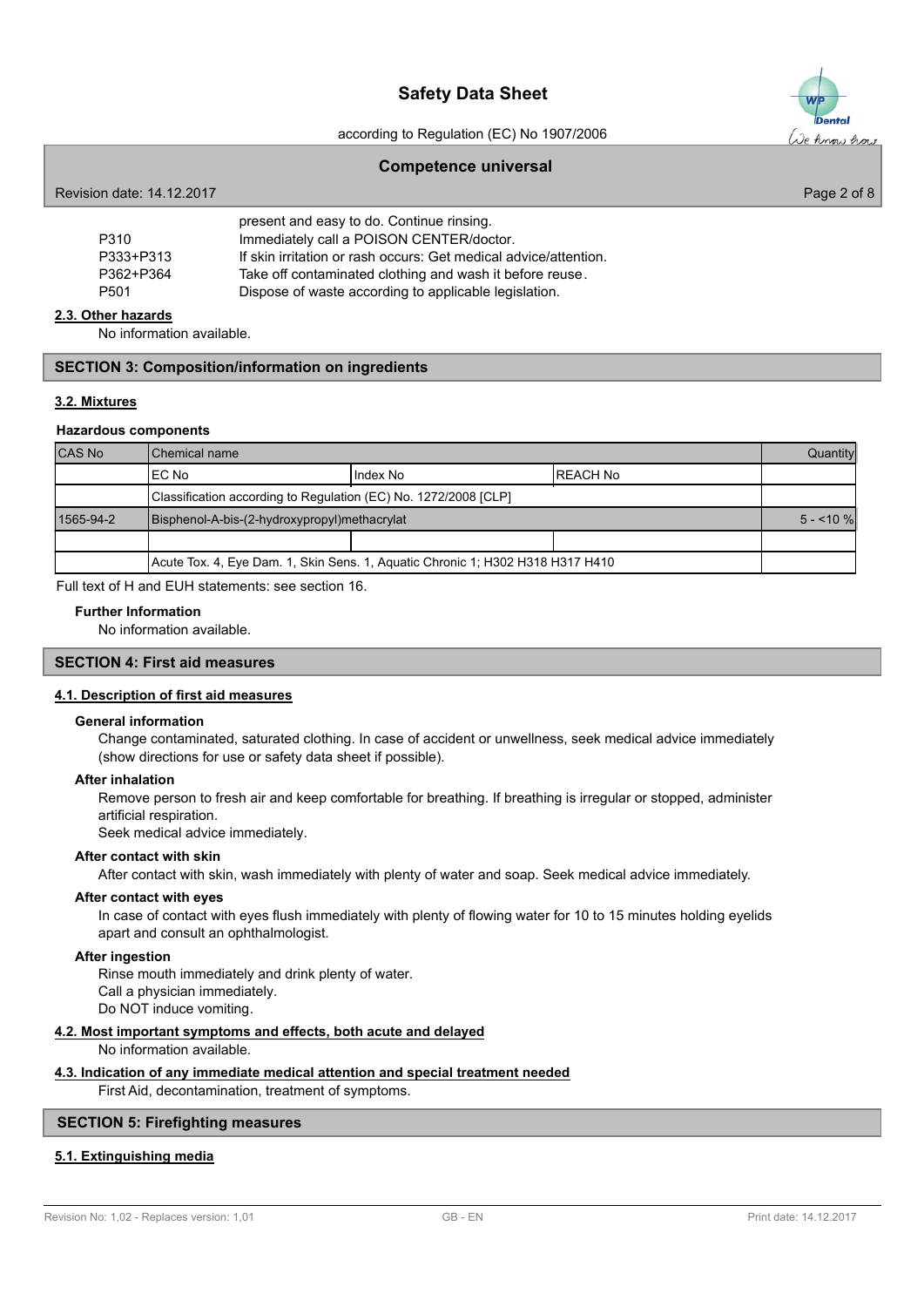according to Regulation (EC) No 1907/2006

### **Competence universal**

Revision date: 14.12.2017

### Suitable extinguishing media

Dry extinguishing powder. Carbon dioxide (CO2). alcohol resistant foam. Water spray jet

Unsuitable extinguishing media

High power water jet

#### 5.2. Special hazards arising from the substance or mixture

Carbon monoxide Carbon dioxide (CO2). Nitrogen oxides (NOx)

#### 5.3. Advice for firefighters

Special protective equipment for firefighters Protective clothing. In case of fire: Wear self-contained breathing apparatus. Co-ordinate fire-fighting measures to the fire surroundings.

#### Additional information

Collect contaminated fire extinguishing water separately. Do not allow entering drains or surface water. Dispose of waste according to applicable legislation.

#### **SECTION 6: Accidental release measures**

#### 6.1. Personal precautions, protective equipment and emergency procedures

See protective measures under point 7 and 8. Personal protection equipment: see section 8

#### 6.2. Environmental precautions

Do not allow to enter into surface water or drains. Cover drains.

#### 6.3. Methods and material for containment and cleaning up

Take up mechanically. Treat the recovered material as prescribed in the section on waste disposal.

#### 6.4. Reference to other sections

See protective measures under point 7 and 8. Disposal: see section 13

#### **SECTION 7: Handling and storage**

#### 7.1. Precautions for safe handling

## Advice on safe handling

See section 8.

Wear personal protection equipment (refer to section 8). Keep container tightly closed. Avoid contact with skin, eyes and clothes. Do not breathe gas/vapour.

# Advice on protection against fire and explosion

Use only in well-ventilated areas.

## 7.2. Conditions for safe storage, including any incompatibilities

#### Requirements for storage rooms and vessels

Keep container tightly closed in a cool, well-ventilated place. Keep/Store only in original container.

#### Advice on storage compatibility

No special measures are necessary.

#### Further information on storage conditions

No special measures are necessary.

#### 7.3. Specific end use(s)

No information available

## **SECTION 8: Exposure controls/personal protection**

## 8.1. Control parameters



Page 3 of 8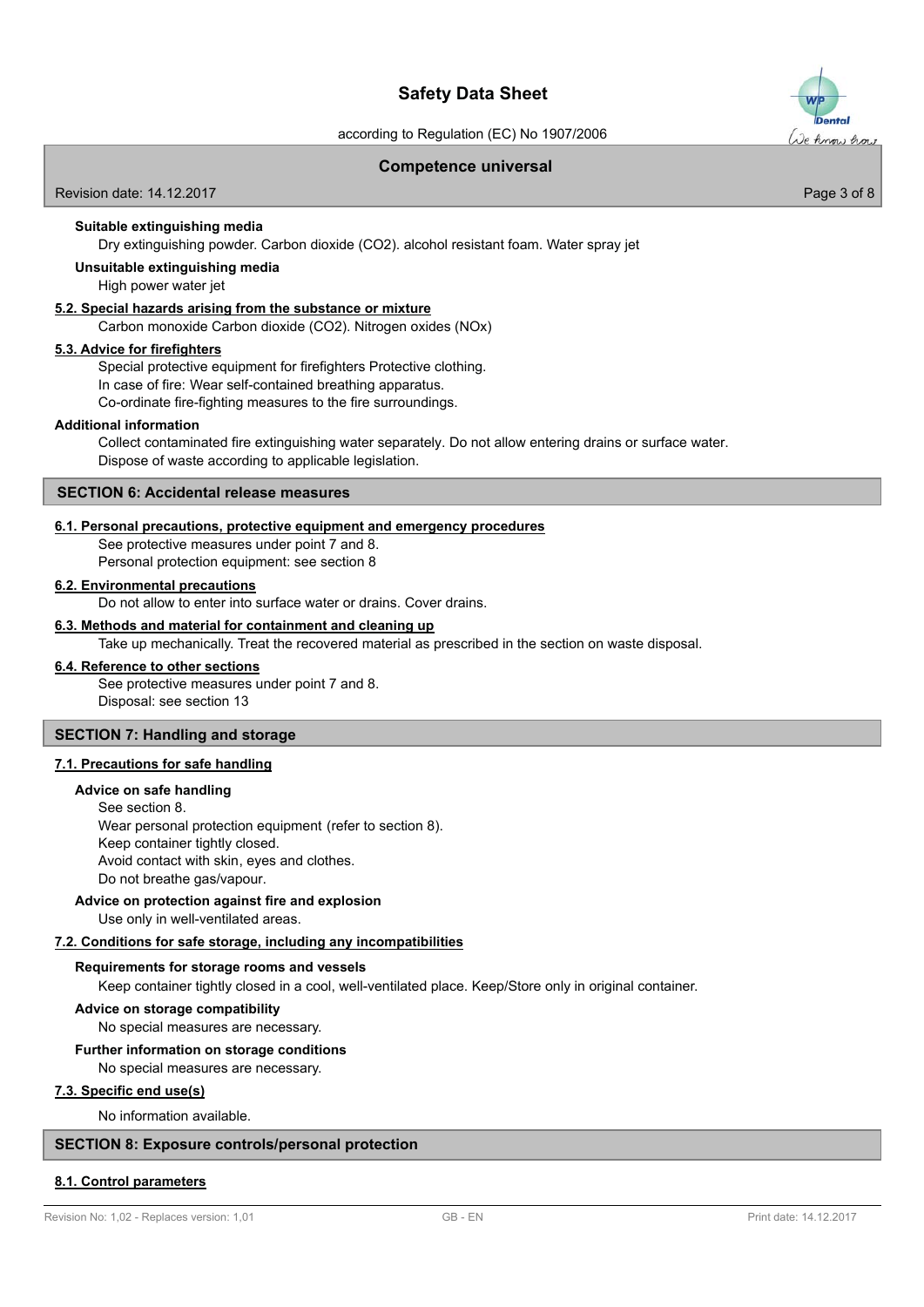according to Regulation (EC) No 1907/2006

### **Competence universal**

Revision date: 14.12.2017

#### 8.2. Exposure controls

#### Appropriate engineering controls

Provide adequate ventilation as well as local exhaustion at critical locations.

#### **Protective and hygiene measures**

Avoid contact with skin, eyes and clothes.

Only wear fitting, comfortable and clean protective clothing.

Wash hands before breaks and after work

Take off contaminated clothing and wash it before reuse.

When using do not eat, drink, smoke, sniff.

## Eye/face protection

goggles

#### **Hand protection**

Tested protective aloves must be worn: DIN EN 374 NBR (Nitrile rubber), Butyl caoutchouc (butyl rubber), PVC Thickness of the glove material >= 0,4 mm Breakthrough times and swelling properties of the material must be taken into consideration. For special purposes, it is recommended to check the resistance to chemicals of the protective gloves mentioned above together with the supplier of these gloves. Wearing time with occasional contact (splashes): max. 480 min. Wearing time with permanent contact 240 - 480 min Observe the wear time limits as specified by the manufacturer.

#### **Skin protection**

Protective clothing.

#### **Respiratory protection**

If technical exhaust or ventilation measures are not possible or insufficient, respiratory protection must be worn

Filtering device (full mask or mouthpiece) with filter: ABEK P2

#### **Environmental exposure controls**

No information available.

## **SECTION 9: Physical and chemical properties**

#### 9.1. Information on basic physical and chemical properties

| Physical state:<br>Colour:<br>Odour:                                                        | Paste<br>light yellow<br>odourless |
|---------------------------------------------------------------------------------------------|------------------------------------|
| pH-Value:                                                                                   |                                    |
| Changes in the physical state<br>Melting point:<br>Initial boiling point and boiling range: |                                    |

Sublimation point:

Softening point:

Pour point:

Flash point:

#### **Flammability** Solid:

Gas:

**Test method** 

not applicable

not determined not determined not determined not determined not determined  $110 °C$ 

not determined not determined



Page 4 of 8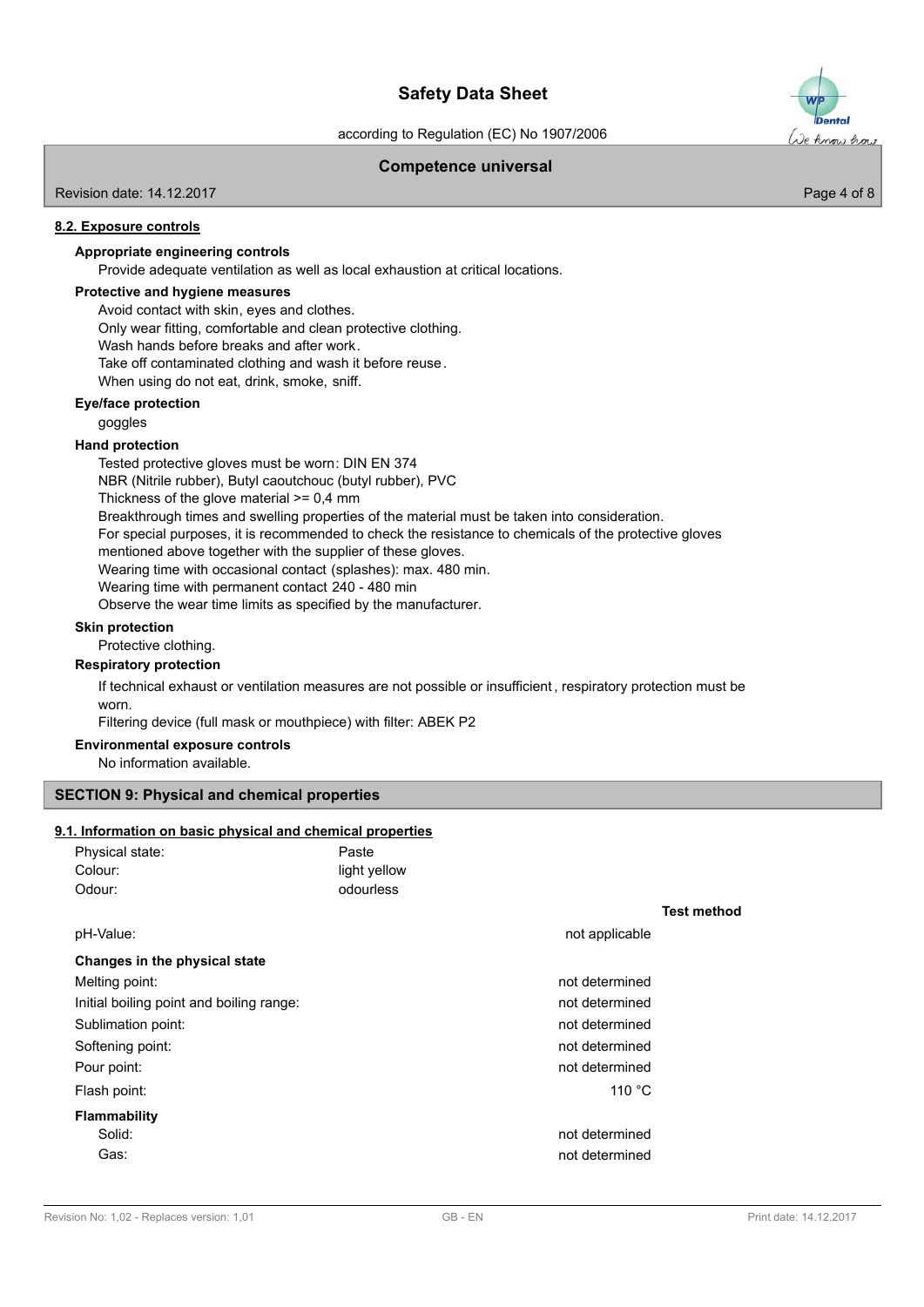according to Regulation (EC) No 1907/2006

## **Competence universal**

Revision date: 14.12.2017

**Explosive properties** 

| not explosive according to EU A.14                        |                                  |
|-----------------------------------------------------------|----------------------------------|
| Lower explosion limits:                                   | not applicable                   |
| Upper explosion limits:                                   | not applicable                   |
| Ignition temperature:                                     | not determined                   |
| <b>Auto-ignition temperature</b><br>Solid:<br>Gas:        | not applicable<br>not applicable |
| Decomposition temperature:                                | not determined                   |
| <b>Oxidizing properties</b><br>No information available.  |                                  |
| Vapour pressure:<br>(at 20 $°C$ )                         | $<$ 1 hPa                        |
| Vapour pressure:                                          | not determined                   |
| Density:                                                  | not determined                   |
| Bulk density:                                             | not determined                   |
| Water solubility:                                         | practically insoluble            |
| Solubility in other solvents<br>No information available. |                                  |
| Partition coefficient:                                    | not determined                   |
| Viscosity / dynamic:                                      | not determined                   |
| Viscosity / kinematic:                                    | not determined                   |
| Flow time:                                                | not determined                   |
| Vapour density:                                           | not determined                   |
| Evaporation rate:                                         | not determined                   |
| 9.2. Other information                                    |                                  |

No information available.

### **SECTION 10: Stability and reactivity**

## 10.1. Reactivity

In case of light influence: Polymerisation

#### 10.2. Chemical stability

The product is stable under storage at normal ambient temperatures.

## 10.3. Possibility of hazardous reactions

No hazardous reaction when handled and stored according to provisions.

#### 10.4. Conditions to avoid

Light, UV-radiation/sunlight

### 10.5. Incompatible materials

No information available.

## 10.6. Hazardous decomposition products

No information available.

## **SECTION 11: Toxicological information**

## 11.1. Information on toxicological effects

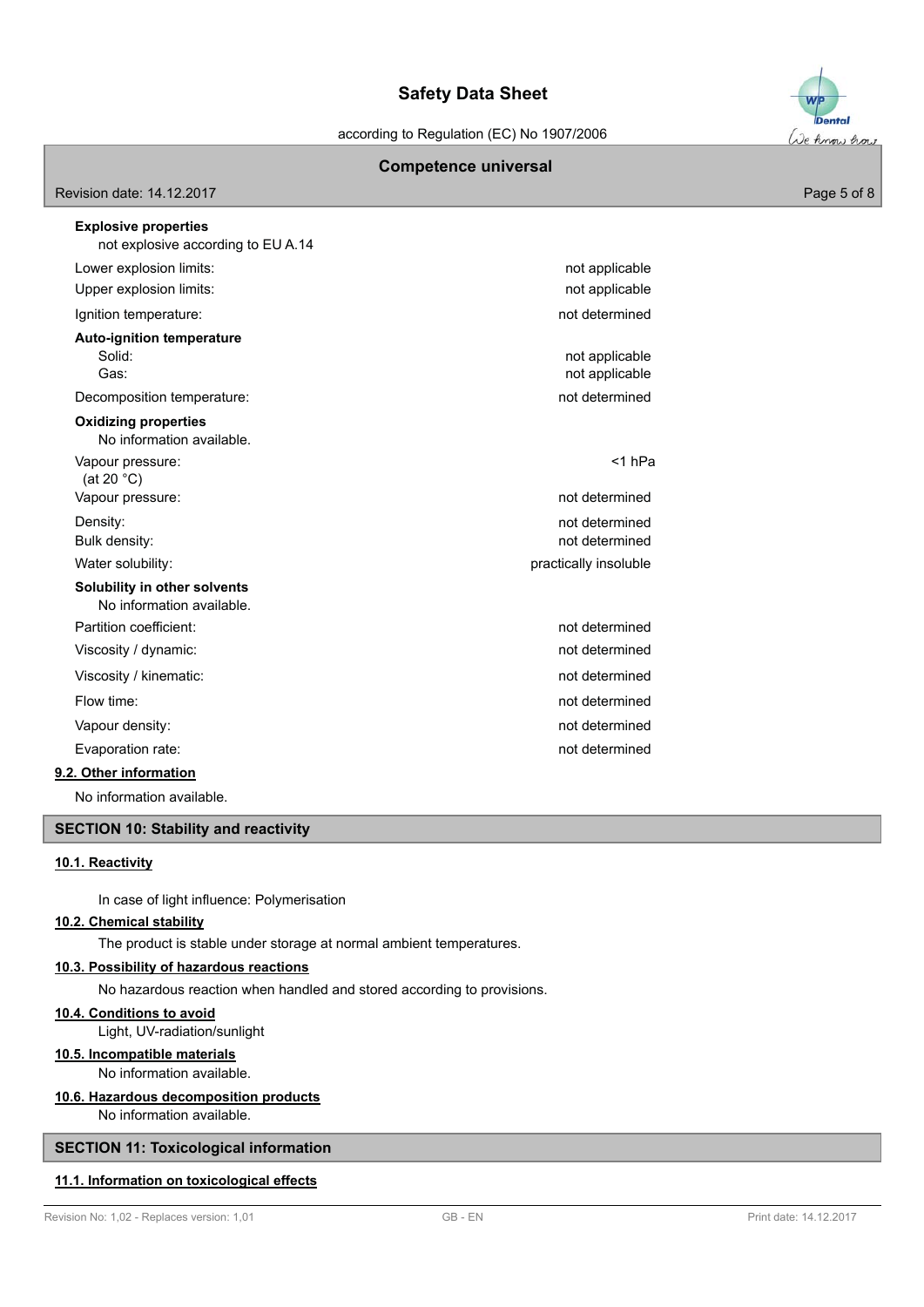

according to Regulation (EC) No 1907/2006

#### **Competence universal**

Revision date: 14.12.2017

Page 6 of 8

### **Acute toxicity**

Based on available data, the classification criteria are not met.

| <b>CAS No</b> | <b>IChemical name</b>                        |            |           |                 |                 |
|---------------|----------------------------------------------|------------|-----------|-----------------|-----------------|
|               | Exposure route                               | Dose       |           | <b>S</b> pecies | <b>I</b> Source |
| 1565-94-2     | Bisphenol-A-bis-(2-hydroxypropyl)methacrylat |            |           |                 |                 |
|               | oral                                         | <b>ATE</b> | 500 mg/kg |                 |                 |

#### **Irritation and corrosivity**

Causes serious eye damage.

Skin corrosion/irritation: Based on available data, the classification criteria are not met.

#### **Sensitising effects**

May cause an allergic skin reaction. (Bisphenol-A-bis-(2-hydroxypropyl)methacrylat)

#### Carcinogenic/mutagenic/toxic effects for reproduction

Based on available data, the classification criteria are not met.

#### **STOT-single exposure**

Based on available data, the classification criteria are not met.

#### **STOT-repeated exposure**

Based on available data, the classification criteria are not met.

#### **Aspiration hazard**

Based on available data, the classification criteria are not met.

#### **SECTION 12: Ecological information**

### 12.1. Toxicity

No information available.

## 12.2. Persistence and degradability

No information available.

## 12.3. Bioaccumulative potential

No information available.

## 12.4. Mobility in soil

No information available.

### 12.5. Results of PBT and vPvB assessment

The substances in the mixture do not meet the PBT/vPvB criteria according to REACH, annex XIII.

## 12.6. Other adverse effects

No information available

#### **SECTION 13: Disposal considerations**

#### 13.1. Waste treatment methods

## Advice on disposal

Dispose of waste according to applicable legislation.

### **Contaminated packaging**

Dispose of waste according to applicable legislation.

## **SECTION 14: Transport information**

#### **Land transport (ADR/RID)**

#### 14.1. UN number:

**UN 3077** 

## 14.2. UN proper shipping name:

ENVIRONMENTALLY HAZARDOUS SUBSTANCE, SOLID, N.O.S. (Bisphenol-A-bis-(2-hydroxypropyl)methacrylat)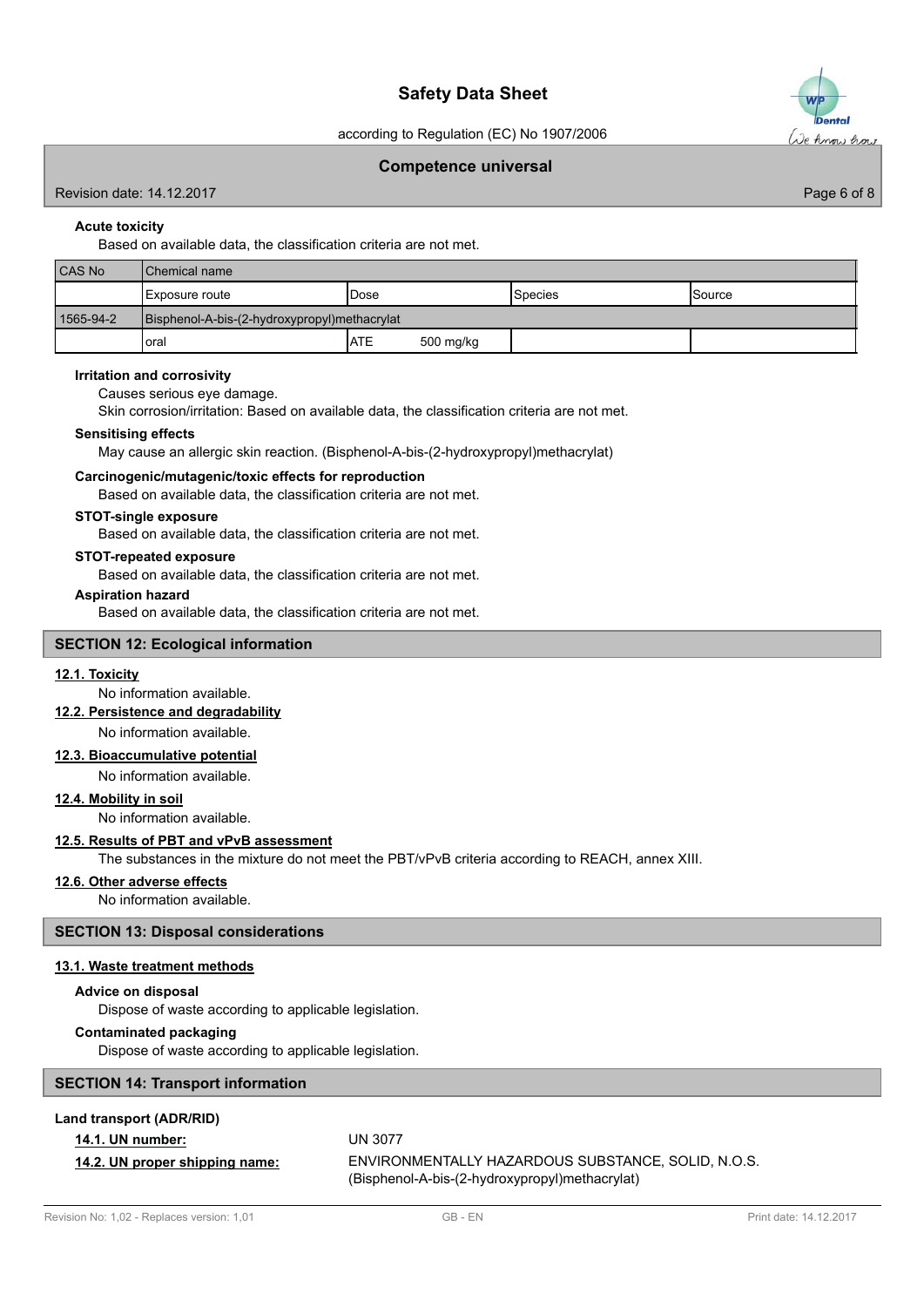according to Regulation (EC) No 1907/2006

# **Competence universal**



| Revision date: 14.12.2017              |                                                                                                      | Page 7 of 8 |
|----------------------------------------|------------------------------------------------------------------------------------------------------|-------------|
| 14.3. Transport hazard class(es):      | 9                                                                                                    |             |
| 14.4. Packing group:                   | III                                                                                                  |             |
| Hazard label:                          | 9                                                                                                    |             |
| Classification code:                   | M7                                                                                                   |             |
| Special Provisions:                    | 274 335 375 601                                                                                      |             |
| Limited quantity:                      | 5 kg                                                                                                 |             |
| Excepted quantity:                     | E <sub>1</sub>                                                                                       |             |
| Transport category:                    | 3                                                                                                    |             |
| Hazard No:                             | 90                                                                                                   |             |
| Tunnel restriction code:               |                                                                                                      |             |
| Inland waterways transport (ADN)       |                                                                                                      |             |
| 14.1. UN number:                       | <b>UN 3077</b>                                                                                       |             |
| 14.2. UN proper shipping name:         | ENVIRONMENTALLY HAZARDOUS SUBSTANCE, SOLID, N.O.S.<br>(Bisphenol-A-bis-(2-hydroxypropyl)methacrylat) |             |
| 14.3. Transport hazard class(es):      | 9                                                                                                    |             |
| 14.4. Packing group:                   | III                                                                                                  |             |
| Hazard label:                          | 9                                                                                                    |             |
| Classification code:                   | M7                                                                                                   |             |
| <b>Special Provisions:</b>             | 274 335 375 601                                                                                      |             |
| Limited quantity:                      | 5 kg                                                                                                 |             |
| Excepted quantity:                     | E1                                                                                                   |             |
| <b>Marine transport (IMDG)</b>         |                                                                                                      |             |
| 14.1. UN number:                       | <b>UN 3077</b>                                                                                       |             |
| 14.2. UN proper shipping name:         | ENVIRONMENTALLY HAZARDOUS SUBSTANCE, SOLID, N.O.S.<br>(Bisphenol-A-bis-(2-hydroxypropyl)methacrylat) |             |
| 14.3. Transport hazard class(es):      | 9                                                                                                    |             |
| 14.4. Packing group:                   | III                                                                                                  |             |
| Hazard label:                          | 9                                                                                                    |             |
| Marine pollutant:                      | P                                                                                                    |             |
| <b>Special Provisions:</b>             | 274, 335, 966, 967, 969                                                                              |             |
| Limited quantity:                      | 5 kg                                                                                                 |             |
| Excepted quantity:                     | E1                                                                                                   |             |
| EmS:                                   | F-A, S-F                                                                                             |             |
| Air transport (ICAO-TI/IATA-DGR)       |                                                                                                      |             |
| 14.1. UN number:                       | <b>UN 3077</b>                                                                                       |             |
| 14.2. UN proper shipping name:         | ENVIRONMENTALLY HAZARDOUS SUBSTANCE, SOLID, N.O.S.<br>(Bisphenol-A-bis-(2-hydroxypropyl)methacrylat) |             |
| 14.3. Transport hazard class(es):      | 9                                                                                                    |             |
| 14.4. Packing group:                   | Ш                                                                                                    |             |
| Hazard label:                          | 9                                                                                                    |             |
| <b>Special Provisions:</b>             | A97 A158 A179 A197                                                                                   |             |
| Limited quantity Passenger:            | 30 kg G                                                                                              |             |
| Passenger LQ:                          | Y956                                                                                                 |             |
| Excepted quantity:                     | E <sub>1</sub>                                                                                       |             |
| IATA-packing instructions - Passenger: | 956                                                                                                  |             |
| IATA-max. quantity - Passenger:        | 400 kg                                                                                               |             |
| IATA-packing instructions - Cargo:     | 956                                                                                                  |             |
| IATA-max. quantity - Cargo:            | 400 kg                                                                                               |             |

## 14.5. Environmental hazards